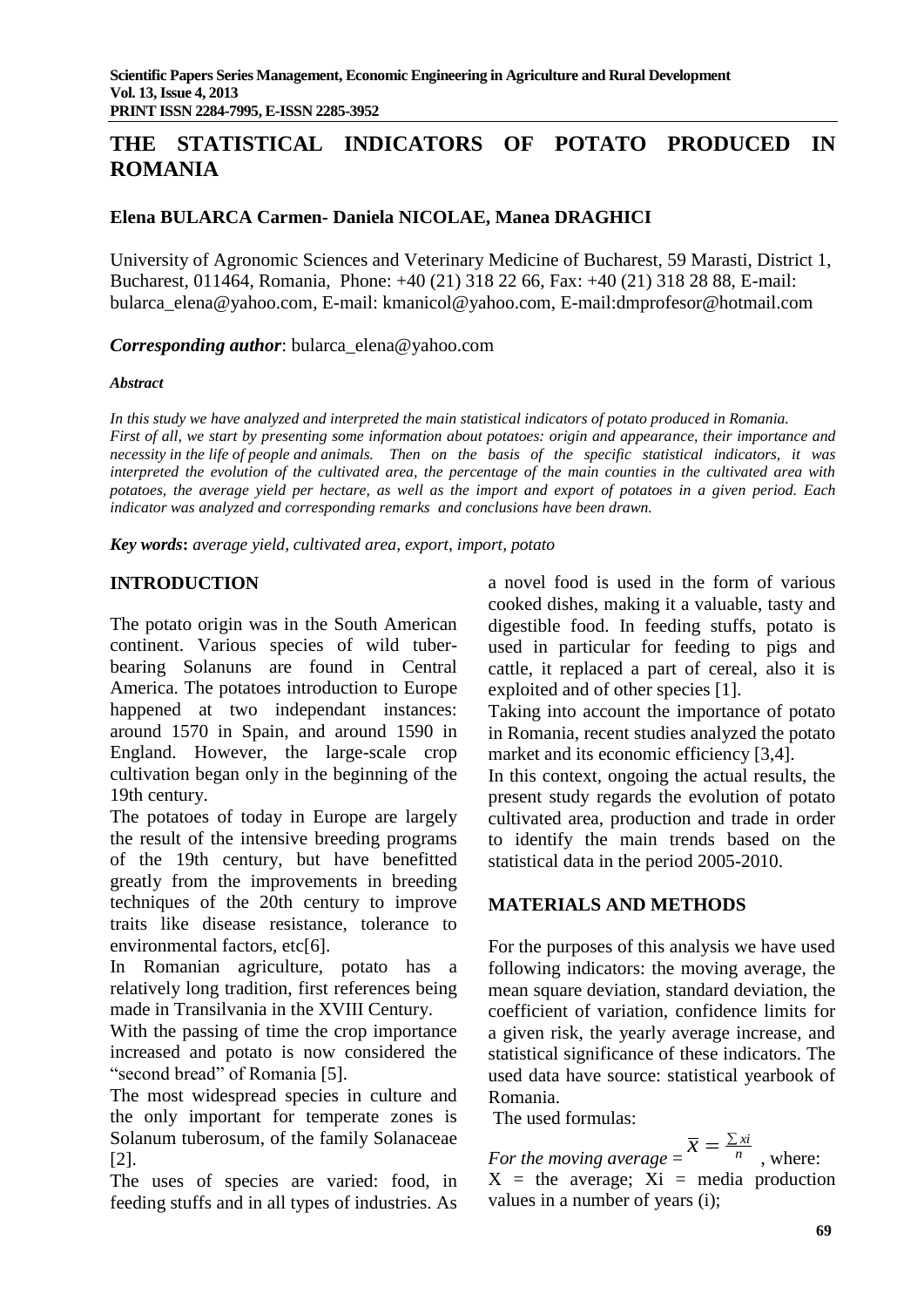$n =$  number of years

For standard deviation, 
$$
\partial = \sqrt{\frac{\Sigma (x - \overline{x})^2}{(n-1)}}
$$
 where:

 $\partial$  = standard deviation;  $\bar{X}$  = media production values in a number of years

 $n =$  number of years

*For the mean square deviation*

$$
\partial x = \sqrt{\frac{\Sigma (x-\overline{x})^2}{n(n-1)}} \text{ where:}
$$

 $\partial x$  = mean square deviation; confidence limits for certain levels of risk =  $\bar{x} \pm \partial \bar{x} * tp$ , where tp= tabular values depending on the probability and number of observations (in the this case is number of years.

*For confidence limits for certain levels of risk*:  $\overline{X}$ +/- $\delta$ x\*tp, where:

 $\bar{X}$  = average; mean square deviation; tp= tabular value for the transgression probability (risk).

For coefficient of variation =  $C = \frac{b}{\sqrt{a}} \times 100$ *X*  $C = \frac{\delta}{\sqrt{2}} \times 100,$ where: C – coefficient of variation (it is

expressed as a percentage). Coefficient of variation can be: between 0-10 % - small variation; between 10-20% -middle variation; over 20% - large variation.

#### **RESULTS AND DISCUSSIONS**

The main counties with the largest area cultivated with potatoes are Suceava, Covasna, Brasov, Maramures, Harghita si Bihor. All these 6 counties districts occupy 36.64% of the cultivated area as presented in Table 1 and Fig.1.

Table 1. The cultivated area with potatoes in the main counties of the country

| No.            | Main counties        | Cultivated area(ha) | $\%$  |
|----------------|----------------------|---------------------|-------|
| 1              | Suceava              | 27,697              | 9.82  |
| $\overline{c}$ | Covasna              | 19,988              | 7.09  |
| 3              | <b>Brasov</b>        | 15,244              | 5.40  |
| 4              | <b>Maramures</b>     | 14,968              | 5.31  |
| 5              | Harghita             | 14,367              | 5.09  |
| 6              | Bihor                | 11,066              | 3.92  |
| 7              | Total top 6 counties | 103,330             | 36.64 |
| 8              | Total country        | 282,047             | 100   |

Source: Calculations according to the Romanian Statistical Yearbook, 2011



Fig. 1. Cultivated area with potatoes in the main counties of Romania

In the period 2005-2010, the cultivated area with potatoes registered a decreasing trend so that in in 2010 it was by 5.45% lower than 2005 (Tabel 2).

Table 2. Evolution of potato cultivated area in the period 2005-2010

| N <sub>0</sub> | Years                                          | 2005  | 2006   | 2007          | 2008       | 2009   | 2010       |
|----------------|------------------------------------------------|-------|--------|---------------|------------|--------|------------|
|                | Cultivated<br>area<br>(thousands)<br>hectares) | 284.9 | 278    | 268.1         | 255.3      | 255.2  | 241.3      |
| $\overline{2}$ | Average<br>rate %                              |       | 97.58% | 96.44<br>$\%$ | 95.23<br>% | 99.96% | 94.55<br>% |

Source: Calculations according to the Romanian Statistical Yearbook, time series[7][8]

Average yield per hectare obtained from potato cultivation had a positive evolution during the period 2005-2010. According to Table 3 it can be seen that average yield grew from a year to another, so that in 2011 it was by 24 % higher than in 2005.

Table 3. Average yield per hectare in 2005- 2010

|                | <b>Years</b> | Average<br>vield<br>kg/ha | Average rate<br>2005=100% | Annual<br>rate<br>$\frac{6}{9}$ |
|----------------|--------------|---------------------------|---------------------------|---------------------------------|
|                | 2005         | 13,078                    | 100                       |                                 |
| $\overline{c}$ | 2006         | 14.191                    | 108.51                    | 108.51                          |
| 3              | 2007         | 13,663                    | 104.47                    | 96.28                           |
| 4              | 2008         | 14,108                    | 107.88                    | 103.26                          |
| 5              | 2009         | 15,498                    | 118.50                    | 109.85                          |
| 6              | 2010         | 13.354                    | 102.11                    | 86.17                           |
| $\mathcal{I}$  | 2011         | 16.554                    | 126.58                    | 123.96                          |

Source: National Institute of Statistics[7][8]